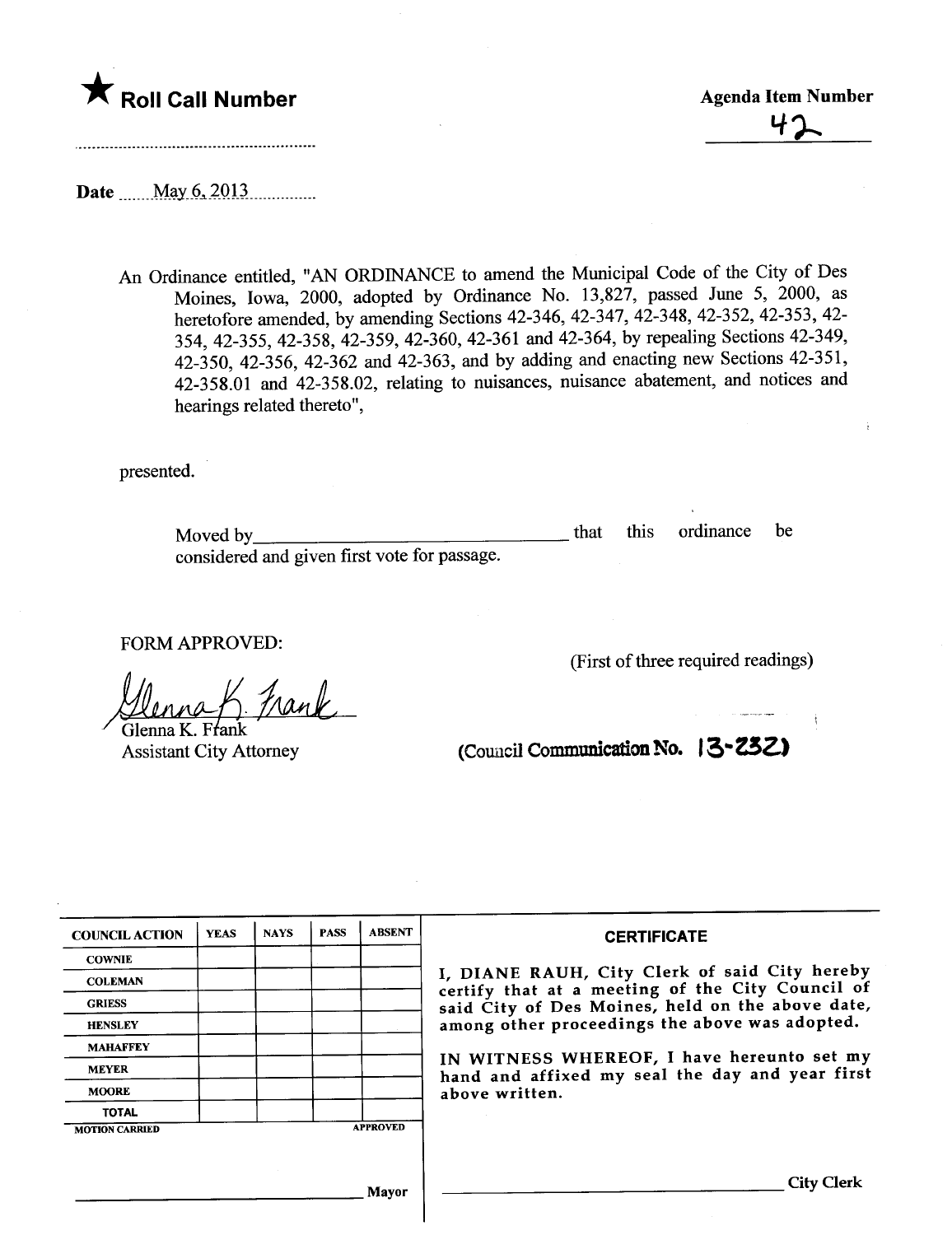AN ORDINANCE to amend the Municipal Code of the City of Des Moines, Iowa, 2000, adopted by Ordinance No. 13,827, passed June 5, 2000, as heretofore amended, by amending Sections 42-346, 42-347, 42-348, 42-352, 42-353, 42-354, 42-355, 42- 358, 42-359, 42-360, 42-361 and 42-364, by repealing Sections 42-349, 42-350, 42-356, 42-362 and 42-363, and by adding and enacting new Sections  $42-351$ ,  $42-358.01$  and  $42-358.02$  rolating to puisances puisance abatement, and 358.02, relating to nuisances, nuisance abatement, notices and hearings related thereto.

42

Be It Ordained by the City Council of the City of Des Moines, Iowa:

Section 1. That the Municipal Code of the City of Des Moines, Iowa, 2000, adopted by Ordinance No. 13,827, passed June 5, 2000, as heretofore amended, is hereby amended by amending Sections 42-346, 42-347, 42-348, 42-352, 42-353, 42-354, 42-355, 42-358, 42-359, 42-360, 42-361 and 42-364, by repealing Sections 42-349, 42-350, 42-356, 42-362 and 42-363, and by adding and enacting new Sections 42-351, 42-358.01 and 42-358.02, relating to nuisances, nuisance abatement, and notices and hearings related thereto, as follows:

#### ARTICLE VI. NUISANCES

#### Sec. 42-346. Definitions.

The definitions found in sections 42-28, 42-451 and 42-477 shall apply to the provisions of this division, provided, however, that the following words, terms and phrases, when used in this article, shall have the meanings ascribed to them in this section, except where the context clearly indicates a different meaning:

Abatement costs (or costs of abatement) are the reasonable costs incurred by the city in abating a nuisance. These costs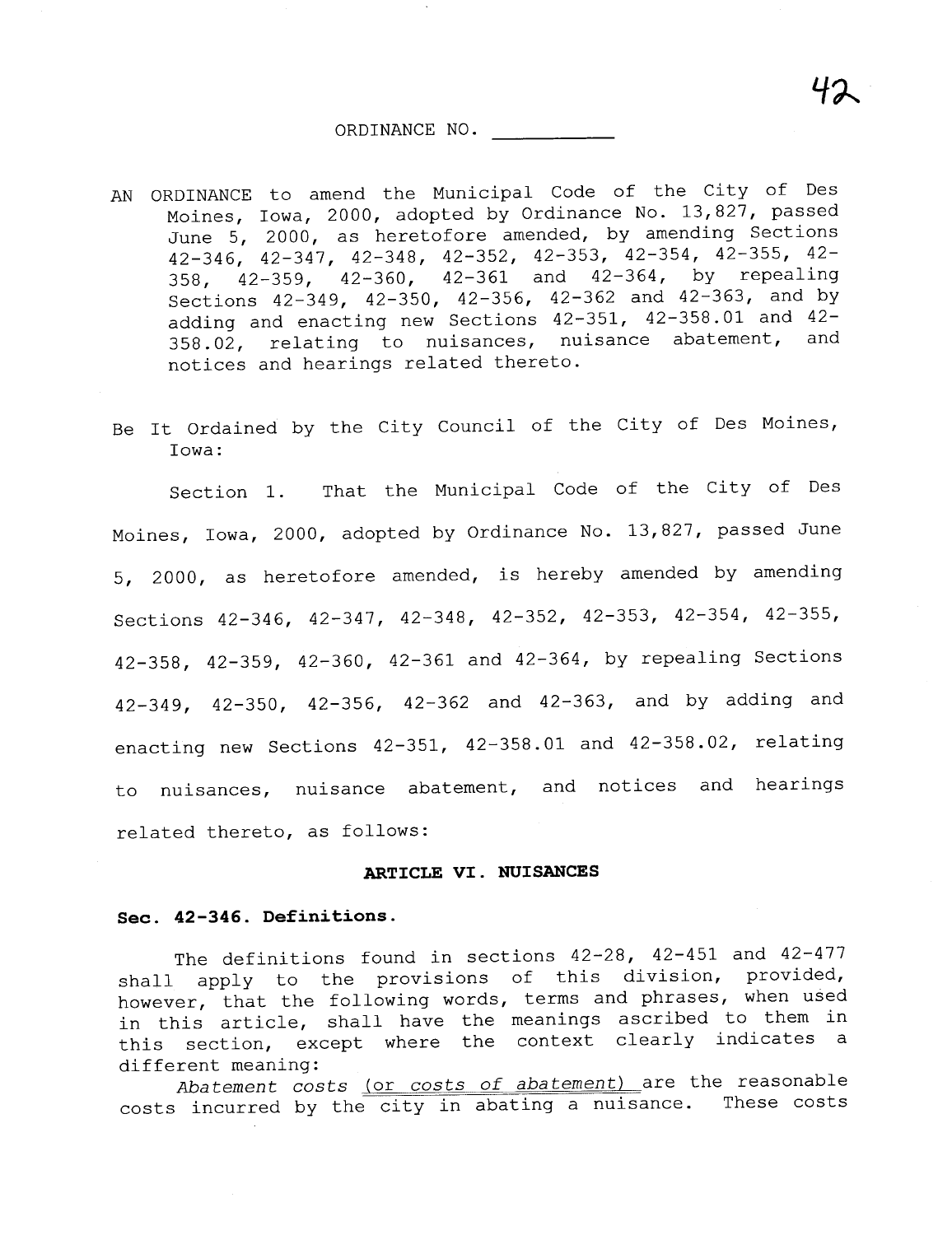may include, but are not limited to, the costs for labor, police officers, equipment used, and overhead or administrative expenses.

Boat is a craft or device designed for operation on water.

Department is any city department charged with enforcement of any section enumerated in this article.

Enclosed building is any structure having exterior walls and a roof constructed in compliance with applicable ordinances that is secured against entry.

Hearing officer is the city manager or his/her designated representative.

Inoperable and/or unsafe vehicle or boat is any motor vehicle<sub>1</sub> recreational vehicle<sub>1</sub> trailer, semitrailer, or boat that meets one or more of the following criteria that:<br>(1) lacks a current registration or any compo

- (1) lacks a current registration or any component part, engine or parts that render it incapable of use and/or unsafe for its intended use;
- (2) with a missing, broken or shattered windshield or any exposed broken qlass edqes;
- (3) with a missing fender, door, hood, steering wheel, trunk top, or trunk handle;
- $(24)$  that has become a habitat of rats, mice, snakes, or other vermin  $efor$  insects;
- (5) that is left unattended on jacks, blocks, or elevated in any other way which constitutes a threat to the public health, safety or welfare;
	- $(63)$  that because of its condition or method of storage constitutes a threat to public health and safety.

Junk means all old or scrap copper, brass, lead, or any other non-ferrous metal; old rope, raqs, batteries, paper, trash, rubber debris, waste, used lumber or salvaqed wood; dismantled or inoperable vehicles, unsafe vehicles, machinery and appliances or parts of such vehicles, machinery or appliances; iron, steel, or other old or scrap ferrous material; old discarded qlass, tinware, plastic, or old discarded household qoods or hardware; cut brush, includinq dead or decayinq plant material, except a contained compost pile or orderly stacked firewood if cut in lengths less than or equal to four feet and stored at least eiqhteen (18) inches above the qround surface.

Motor vehicle is a device in, upon, or by which a person or property is or may be transported or drawn upon a highway, street or waterway, with the exception of devices moved by human<br>power or used exclusively upon stationary rails or tracks, and includes without limitation an automobile, truck, trailer, motorcycle, tractor, buggy, wagon, farm machinery, or any combination thereof.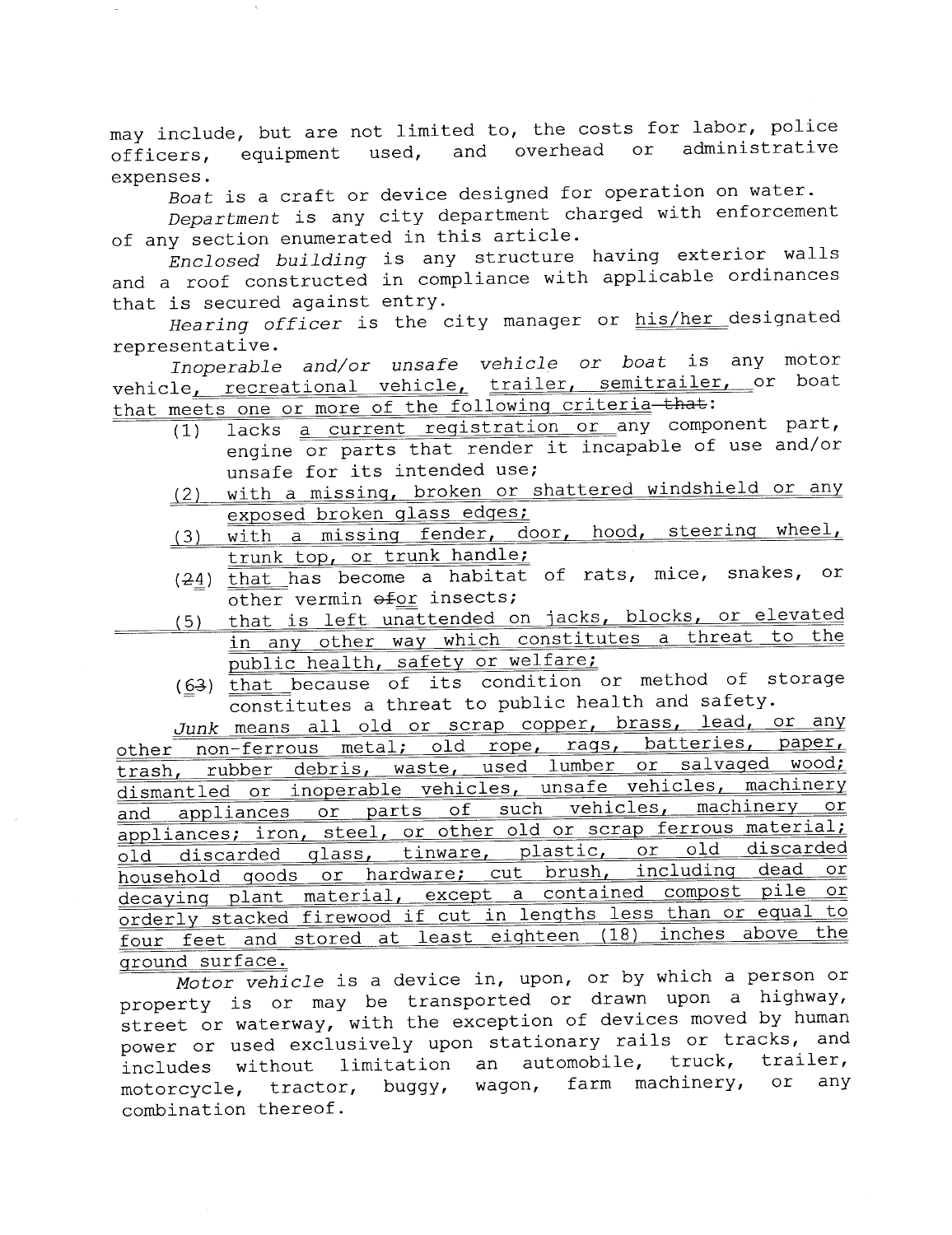Public right-of-wayreal property includes the public rightof-way (the area of land, the right to possession of which is secured by the city for roadway purposes and includes the traveled portion of the public streets and alleys as well as the border area, which is all property outside the lot and property lines and inside the curb lines or traveled portion of the public streets or alleys), and all other city-owned real property and improvements thereon.

Unlicensed motor vehicle or trailer is any vehicle or trailer that is not displaying a current license as required by state law. For the purposes of this article a valid current license shall not include a stored vehicle license issued under state law. Mere licensing of an inoperable or unsafe motor vehicle or trailer shall not constitute a defense to the finding that the presence of any vehicle constitutes a nuisance.

### Sec. 42-347. Nuisance construed; action to abate.

Whatever is injurious or dangerous to the public health, safety or welfare, including but not limited to those things or actions which are offensive to the senses, or an obstruction to the free use of <u>property<del>real estate</del> so as to unreasonably</u><br>interfere with the comfortable enjoyment of life or interfere with the comfortable enjoyment of life or p<u>roperty, real estate</u> or which are identified specifically as nuisances in this article, Gode is a nuisance.

Such nuisance may be abated by:

- $\begin{array}{cccc} & (1) & \Lambda & \hbox{civil} \end{array}$  action brought by ordinary proceedings, with damages sustained on account thereof, the costs of abatement and civil penalties to be recovered as an assessment to be placed against the real estate and collected in the same manner as a property tax and/or
- as a personal judgment;<br>The administrative hearing procedure described in this (2) Tho ~dffiniotr~ti vo ho~ring proccduro dcocribod in thio ~rticlo, '.Ji th d;:ff~gOC ~nd or tho coot of ~b~tomcnt sustained on account thereof to be recovered as an assessment to be placed against the real estate and collocted in the same manner as a property tax and/or
- collected as a personal judgment; or<br>(3) Any other action authorized by law to protect the public health, safety or welfare, including, but not limited to, injunctive relief.

# Sec. 42-348. Specifically identified nuisances. Enumeration of nuisances subject to enforcement by administrative hearing procedure or civil action.

Specifically identified nuisances include the followinq: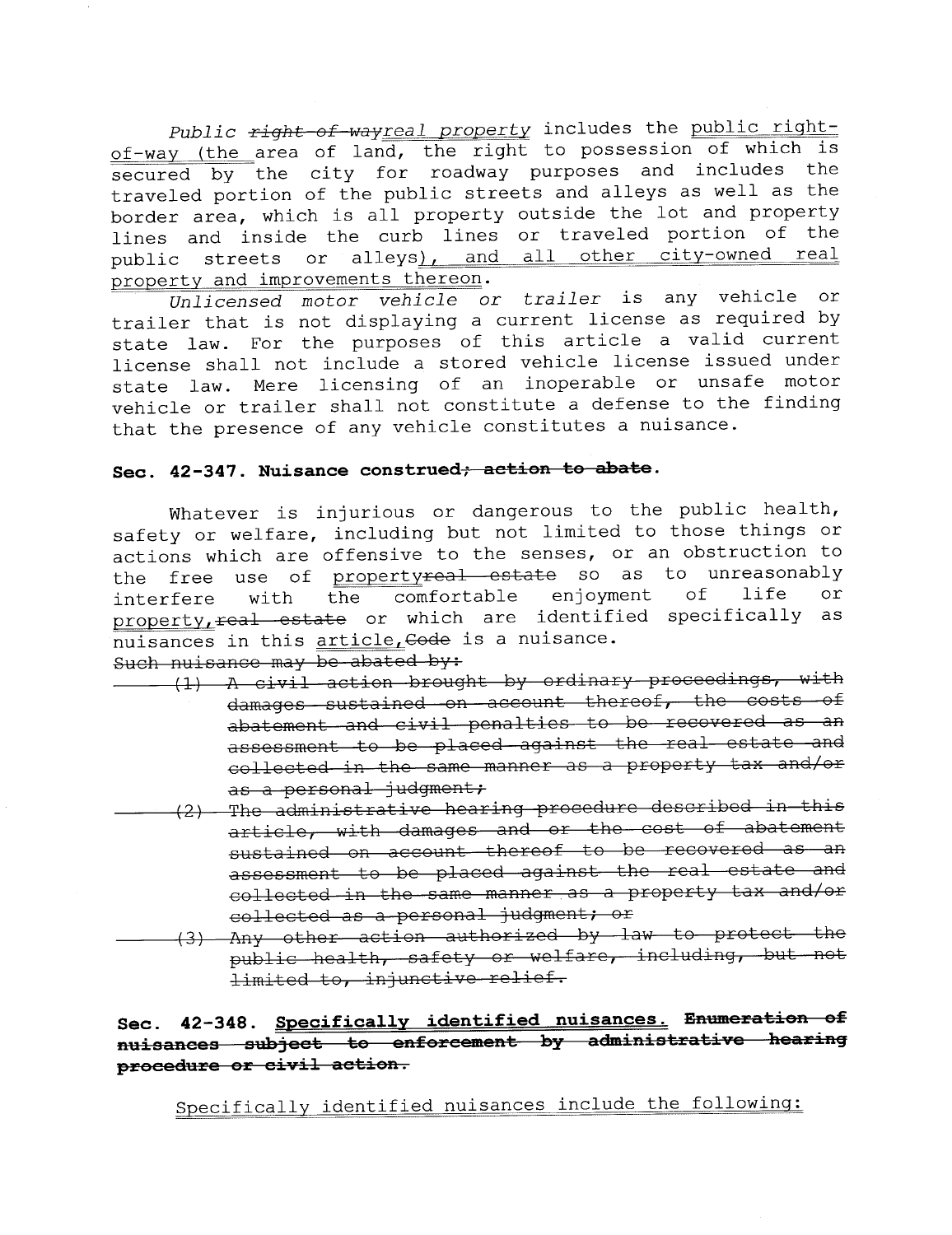The following are nuisances that may be prosecuted through the administrative hearing process or through civil action as set forth in this article:

- $(1)$  Depositing any poisonous material or  $\pm$ hing substance on any real estateproperty, so as to allow access to it by any animal or person.
- (2) Depositing or storing of flammable junk on any real estateproperty, including but not limited to old rags, rope, cordage, rubber, boxes, and paper, by dealers in such articles, unless it is in a building of fireproof construction.
- (3) Depositing or storing outside a completely enclosed building items that constitute a threat to the public health, safety or welfare, including but not limited to the following: old or scrap rope, rags, batteries, paper, trash, rubber debris, tires, waste, used lumber or salvaged wood, inoperable machinery or appliances or parts of such machinery or appliances, vehicular component parts, iron, steel, old or scrap household goods or hardware, cut brush or wood including dead or decaying plant material except as contained in a<br>compost pile or orderly stacked firewood if cut in lengths of four feet or less and stored at least eiqhteen (18) inches above the qround surface.
- (4)  $\overline{\text{Placent}}$ , storage or abandonment Discarding or<br>abandoning of refrigerators, iceboxes or similar abandoning of refrigerators, iceboxes or containers equipped with an airtight door, lid with a snap, lock or other device which cannot be released from the inside, whether such is abandoned or discarded outside any building or dwelling or within any unoccupied or unsecuredabandoned building, dwelling or other structure if the door or lid is not disabled.
- (5) Depositing or storing of litter, garbage or organic waste on any real estateproperty; provided, however, that this article shall not prohibit the storage of litter, garbage or organic waste in authorized private receptacles for collection.
- (6) TAny trees, shrub, wood or debris which is:
- $a.$  -infected with Dutch elm disease,  $-$ or-oak wilt, or any disease that is a threat to the entire urban forest; or
- b. Infested with emerald ash borer or Asian lonqhorned beetle or any insect that is a threat to the entire urban forest; or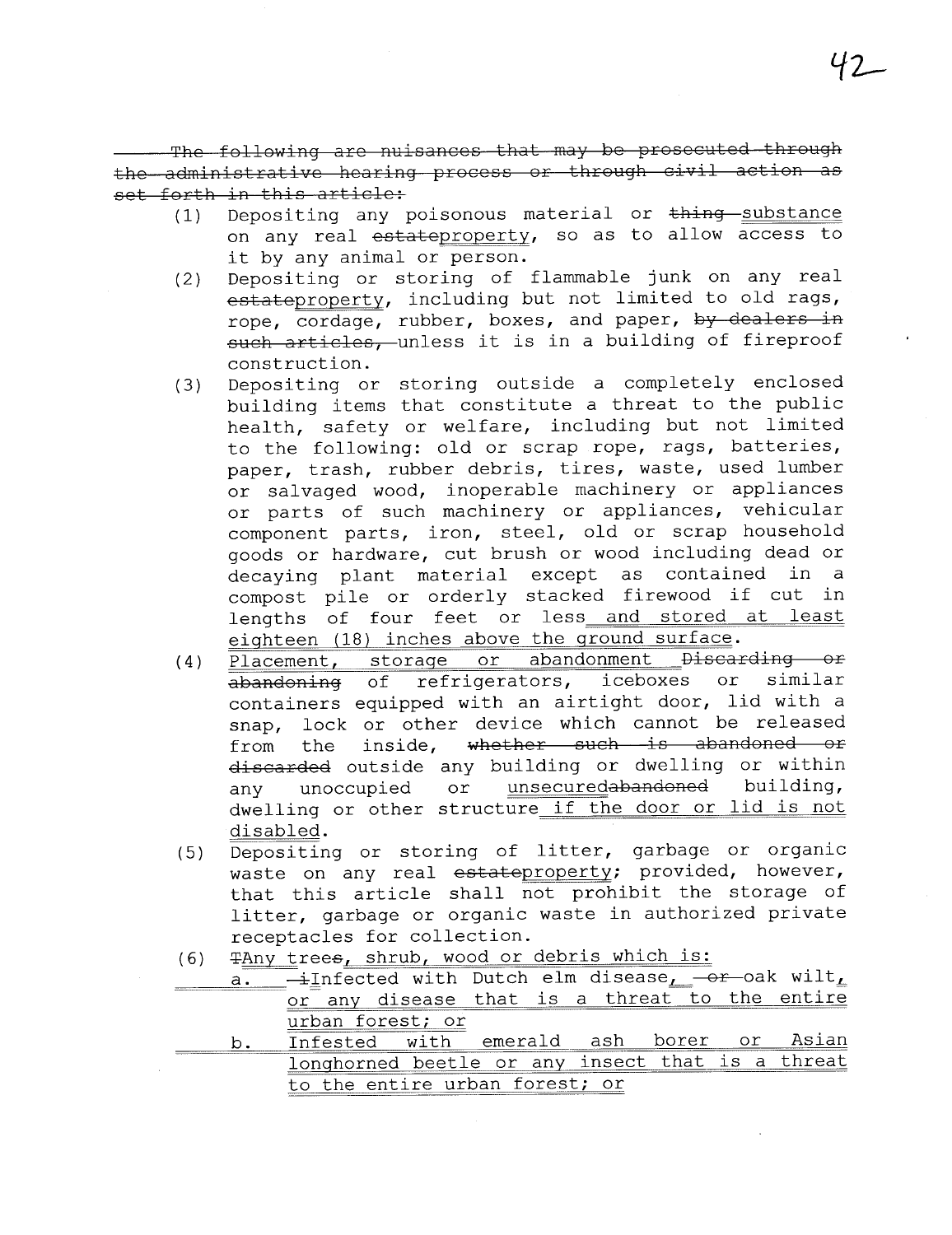- c. or any dDead or dying tree, shrub, brush or  $\overline{\text{wood}}$ , or any tree, shrub, brush, wood or debris<br>infected with any diseasedamaged so so as to infected with any diseasedamaged so so as constitute a threat to the public health, safety or welfare.
- (7) Any tree -- shrub, or any other plant whose foliage extends over the city right-of-way in violation of section 114-14 or 122-10 of this Code.
- (8) Graffiti as is defined in division 2 of article VI of chapter 70 of this Code when placed on any surface not<br>primarily intended for such use, except as primarily intended specifically permitted therein.
- (9) Any motor vehicle, trailer or boat that is unlicensed, unsafe or inoperable found upon public or private real estateproperty, and the contents therein, which is not stored within an enclosed building. This article shall not apply to legitimate businesses operating in a lawful place and manner provided, however, that such outside areas are screened from public view and do not constitute a threat to the public health, safety or
- welfare.<br>(10) Obstructing Obstructing or encroaching by motor vehicles or otherwise upon any public or private, road, street, highway, or right-of-way which causes traffic or pedestrians to cross the marked centerline or leave the usual traveled portion of the roadway, right-ofway or sidewalk to travel around the obstruction or<br>encroachment. This article shall not apply to encroachment. This article shall not apply to emergency vehicles and official government or utility vehicles in the performance of their duties nor to other vehicles while legally maneuvering into position or momentarily engaged in receiving or discharging passengers, loading or unloading of merchandise,  $\Theta \hat{r}$ in obedience to traffic regulations, signs or signals,  $\Theta$ # ain an involuntary stopping of the vehicle by reason of causes beyond the control of the operator, or as otherwise authorized in writing by the city.-
- (11) Businesses, the operation or maintenance of which adversely impacts nearby residential or commercial uses and which:
	- a. Jeopardizes or endangers the public health or safety, or the health or safety of persons residing or working on the premises or in the<br>surrounding area;
	- surrounding area;<br>b. Has resulted in or facilitated any of the mas even activities: disturbances of the peace,<br>illegal drug activity including sales or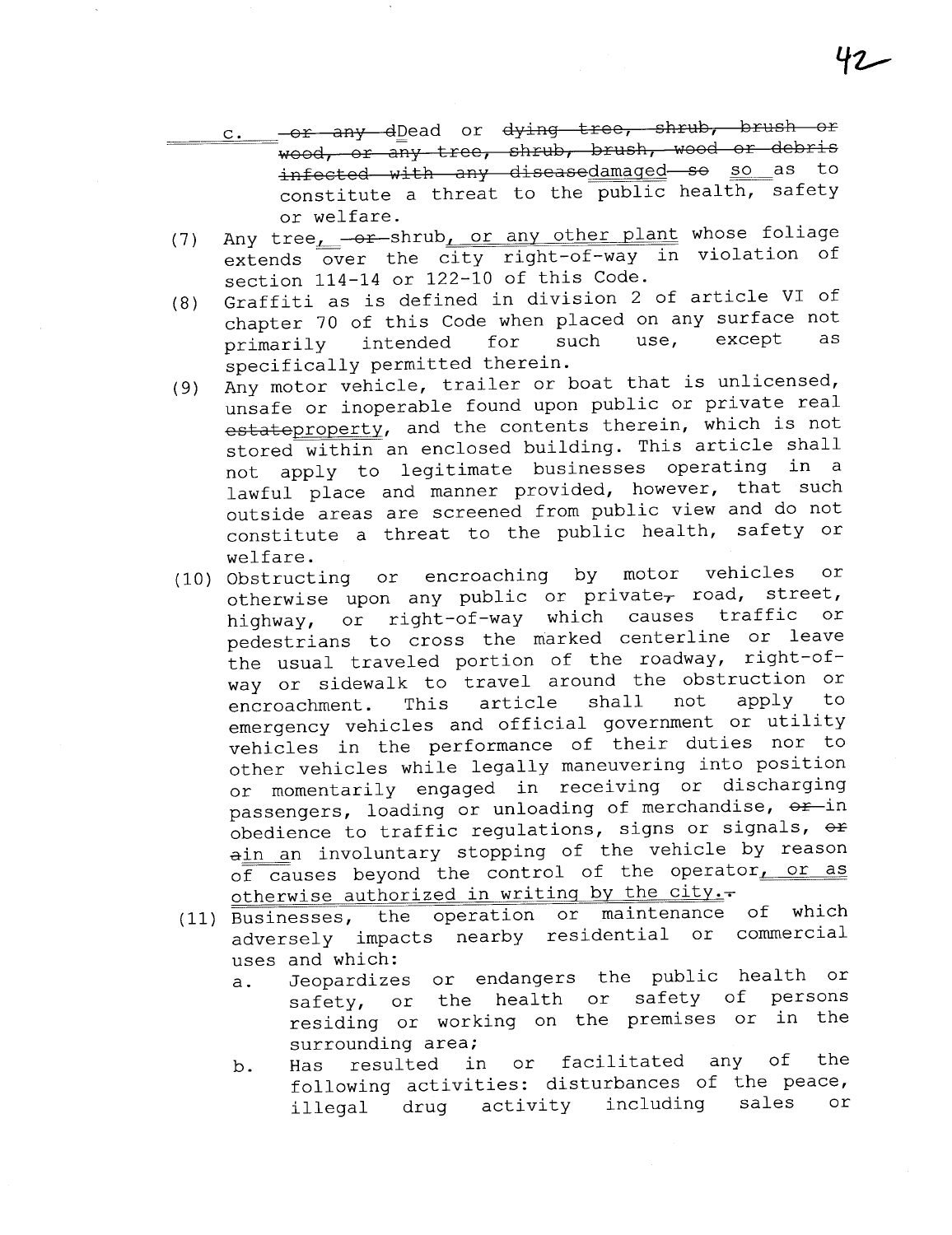possession thereof, public drunkenness, drinking in public, harassment of passersby, gambling,<br>prostitution, sale of stolen goods, public prostitution, sale of stolen goods, public urination, theft, assaults, batteries, acts of vandalism, excessive littering, illegal parking, excessive noise (particularly between the hours of 11:00 p.m. and 7:00 a.m.), noxious smells or fumes, traffic violations, or police detention, citations or arrests; or

- c. Violates any other section of this article or any<br>other city, state or federal regulation, other city, state or federal regulation,
- ordinance or statute.<br>(12) Abandonment or allowing the abandonment of property in or upon any public <del>right-of-way abutting real estate</del> whed or under control of such personreal property. Personal property left in or in the public right-ofway of any road or alleyupon public real property,<br>including but not limited to any personal and including but not limited to any personal and<br>household items, furniture, appliances, machinery, household items, furniture, equipment, building materials, or other items-located on the public right-of-way, shall be deemed abandoned.
- (13) Erecting or using any building or place for the exercise of any trade, employment, or manufacture, which by occasioning noxious exhalations, offensive smells, or other annoyances that constitute a threat to the public health, safety or welfare.

(14) Emittinq dense smoke, noxious fumes, or fly ash.

- (15) Causinq or allowinq any offal, filth, or noisome substance to be collected or to remain in any place.<br>(16) Discharging sewage, garbage, or any other organic
- waste matter into or on any public or private real property.
	- (17) Transporting garbage, night soil, or other organic filth in vehicles or containers which leak or which<br>allow access by insects to the material being allow access by insects to transported.
	- (18) Except as permitted or authorized in writing by the city, obstructing, encroaching upon, or encumbering by<br>fences, buildings, trees, shrubs, or otherwise any public real property, road, private way, street, alley, traffic control device, streetliqht, common, landing place, or burying ground.
	- (19) Obstructinq or impedinq, without leqal authority, the passaqe of any naviqable river, marina, or collection or body of water.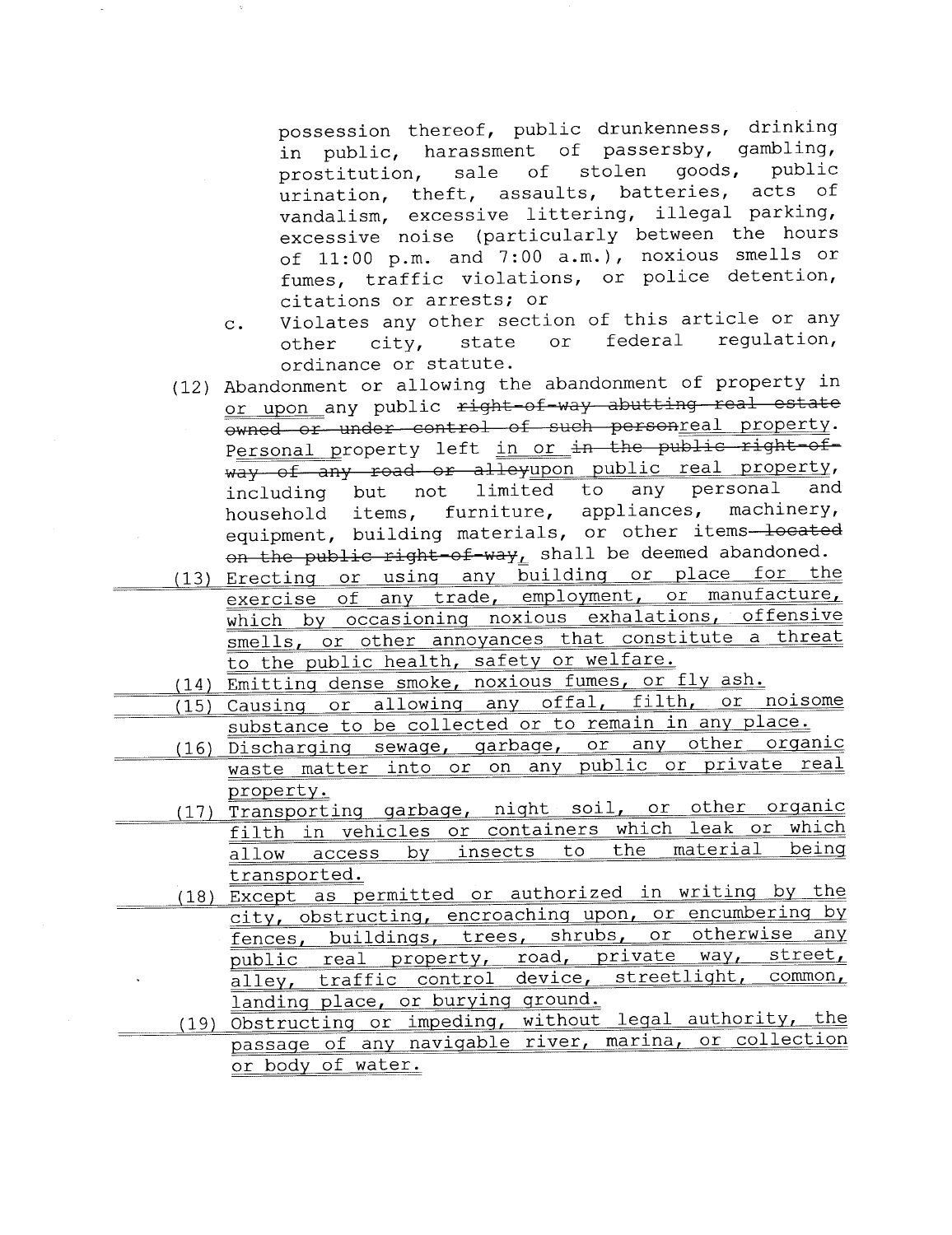- (20) Corruptinq or renderinq unwholesome or impure the water of any river, stream, lake or pond, or other body of water, or unlawfully diverting such water.
- (21) Billboards, siqnboards, and advertisinq siqns, whether erected and constructed on public or private real property, which so obstruct or impair the view of any portion or part of a public street, avenue, highway, boulevard, or alley or of a railroad or railway track as to render dangerous the use thereof.<br>(22) Any sign or sign structure which is structurally
	- unsafe or which constitutes a hazard to the public<br>health, safety or welfare because of its location, inadequate maintenance or dilapidation or which is not kept in qood repair or which is capable of causinq an electric shock to persons likely to come in contact with it.
	- (23) Any sign, sign structure, vehicle or any other property or structure which obstructs free inqress to or egress from a door, window, fire escape, or any other entrance or exit required by this Code or any other law.
	- (24) Siqns accessible to the qeneral public containinq obscene statements, words, or pictures. As used in this subsection, the term "obscene" means and includes any depiction or description of genitals, sex acts, masturbation, excretory functions, or sadomasochistic abuse which the average person, taking the material as a whole and applyinq contemporary community standards with respect to what is suitable material for minors, would find appeals to the prurient interest and is patently offensive, and the material, taken as a whole, lacks serious literary, scientific, political, or artistic value.
	- (25) Depositinq or permittinq to be deposited dirt, debris, or other material:
- a. Onto public real property, except as part of a city project or city function or as otherwise permitted or authorized in writing by the city;
- b. Into a private storm sewer or drainage way in an amount which could obstruct the flow of water in a public storm sewer or drainage way located<br>unstream from such private storm sewer or upstream from such private storm sewer drainaqe way; or
	- c. Onto public or private real property so as to obstruct or divert the natural flow of surface water causinq or threateninq to cause damaqe to a building or its contents on adjoining property.

42-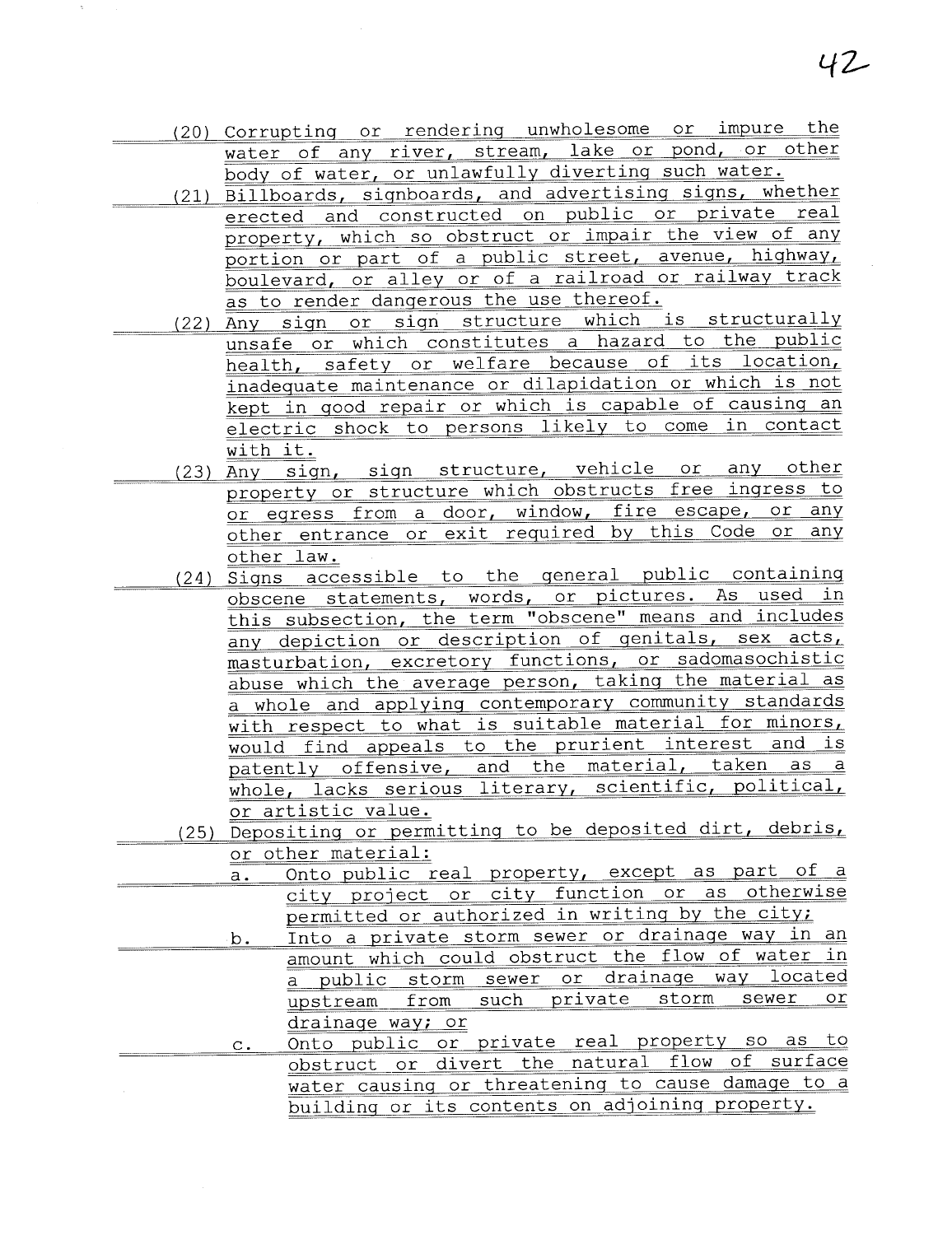- (26) Any discharqe, directly or indirectly, of waters which collect upon private real property from subsurface or surface drainage, including but not limited to that<br>from building footing drains:
	- a. To a point upon or so adjacent to a public sidewalk or street as to permit the waters so discharged to drain upon a public sidewalk or street during other than periods of community emerqency qenerated by extraordinary hiqh levels
	- of precipitation; or<br>b. Onto adjoining real property causing or threateninq to cause damaqe to any buildinq, its contents, any structure, or any other thinq of value on such adioininq real estate. The city engineer may require that any such discharge be<br>connected to the public sewer system, if connected to the public sewer system, available, or be redirected to a discharqe point which eliminates or lessens the nuisance.
- (27) The discharge of water upon or under a public street or sidewalk because of faulty water service.
- (28) Any object or structure that may be erected within 1,000 feet of the limits of any municipal or regularly established airport or landing place which endanqer or obstruct aerial naviqation, includinq takeoff and landing, unless such object or structure constitutes a proper use or enjoyment of the land on which the object or structure is located.
- (29) The existence of any hazardous substance, as defined in section 46-92 of this Code, that has been or is beinq discharqed or released into the environment or that is not properly stored or labeled or that is not secured from access by the public.

## Sec. 42-349. Reserved.

Editor's note--Ord. No. 15, --- repealed § 42-349 which pertained to enumeration of nuisances subject to enforcement by civil action and derived from Code 1991, § 17-1.02 and Ord. No. 13,518, and from Code 2000, § 42-349 and Ordinance Nos. 14,319 and 14, 484 .

 $\overline{\text{Emumeration of nuisances subject to enforcement by civil action.}}$ 

The following are nuisances that may be prosecuted through where to remain are naroanses once any<br>civil action as set forth in this article:

(1) Erecting or using any building or place for the<br>Column exercise of any trade, employment, or manufacture, which by occasioning noxious exhalations, offensive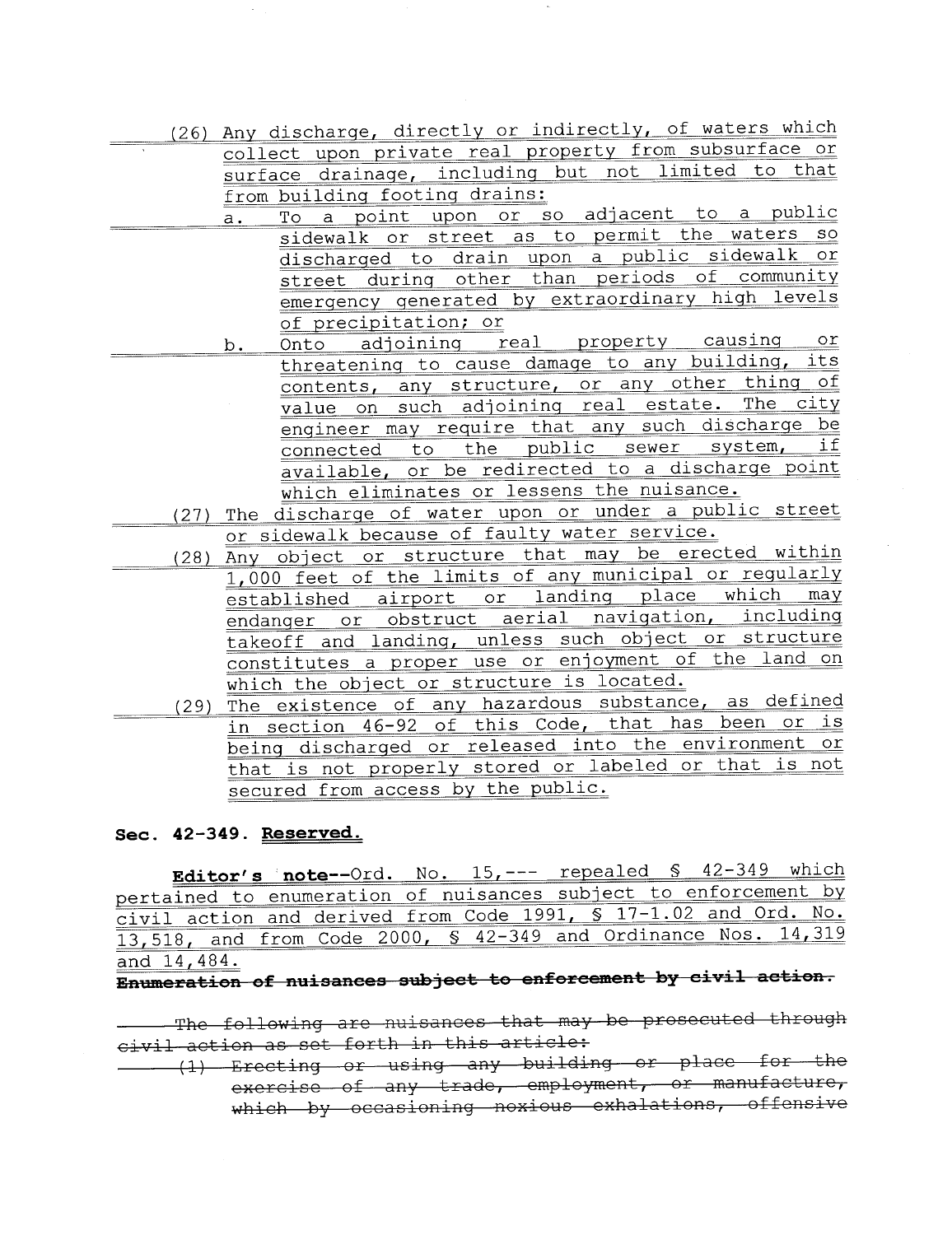smells, or other annoyances that constitute a threat to the public health, safety or welfare.

(2) Emitting dense smoke, noxious fumes, or fly ash.

- (3) Causing or allowing any offal, filth, or noisome substance to be collected or to remain in any place.
- (4) Discharging sewage, garbage, or any other organic waste matter into or on any public or private real estate.
- Transporting garbage, night soil, or other organic  $(5)$ filth in vehicles or containers which leak or which allow access by insects to the material being transported.
- Obstructing or encumbering by fences, buildings,  $(6)$ trees, shrubs, or otherwise any public road, private way, street, alley, traffic control device, streetlight, common, landing place, or burying ground.
	- (7) Obstructing or impeding, without legal authority, the passage of any navigable river, harbor, or collection of water.
		- (8) Corrupting or rendering unwholesome or impure the water of any river, stream, or pond, or unlawfully diverting such water.
	- (9) Billboards, signboards, and advertising signs, whether erected and constructed on public or private real estate, which so obstruct or impair the view of any portion or part of a public street, avenue, highway, boulevard, or alley or of a railroad or railway track as to render dangerous the use thereof.
	- (10) Any sign or sign structure which is structurally unsafe or which constitutes a hazard to the public health, safety or welfare because of its location, inadequate maintenance or dilapidation or which is not kept in good repair or which is capable of causing an electric shock to persons likely to come in contact  $with$  $\pm t$ .
- (11) Any sign, sign structure, vehicle or any other structure which obstructs free ingress to or egress from a door, window, fire escape, or any other entrance or exit required by this Code or any other  $\pm$ aw.
- (12) Signs accessible to the general public containing obscene statements, words, or pictures. As used in this subsection, the term "obscene" means and includes any depiction or description of genitals, sex acts, masturbation, excretory functions, or sadomasochistic abuse which the average person, taking the material as a whole and applying contemporary community standards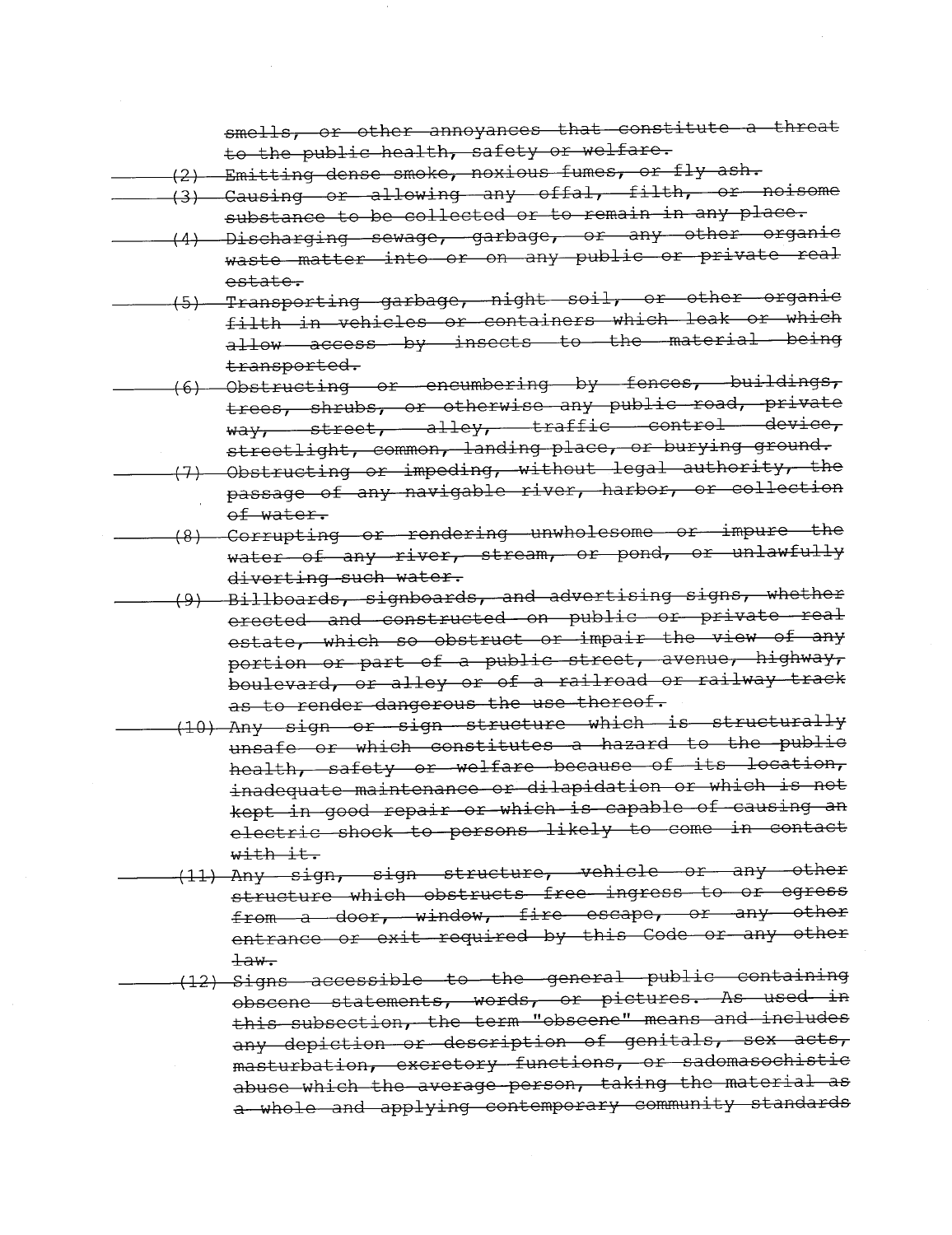with respect to what is suitable material for minors, would find appeals to the prurient interest and is patently offensive, and the material, taken as a whole, lacks serious literary, scientific, political, or artistic value.

- (13) Depositing or permitting to be deposited dirt, debris, or other material:
	- Onto a public right-of-way in amounts which could be injurious or dangerous to the public health, safety or welfare;
	- -Into a private storm sewer or drainage way in an amount which could obstruct the flow of water in a public storm sewer or drainage way located upstream-from-such private storm sewer or drainage way; or
	- Onto public or private real estate so as  $\pm \Theta$ obstruct or divert the natural flow of surface water causing or threatening to cause damage to a building or its contents on adjoining property.
- (14) Any discharge, directly or indirectly, of waters which collect upon private real estate from subsurface or surface drainage, including but not limited to that from building footing drains:
- To a point upon or so adjacent to a public sidewalk or street as to permit the waters so discharged to drain upon a public sidewalk or street during other than periods of community emergency generated by extraordinary high levels of precipitation; or
- Onto adjoining real estate causing or threatening to cause damage to any building, its contents, any structure, or any other thing of value on such adjoining real estate. The city engineer may require that any such discharge be connected to the public sewer system, if available, or be redirected to a discharge point which eliminates or lessens the nuisance.
- (15) The discharge of water upon or under a public street or sidewalk because of faulty water service.
- (16) Any object or structure that may be erected within 1,000 feet of the limits of any municipal or regularly established airport or landing place which may endanger or obstruct aerial navigation, including takeoff and landing, unless such object or structure constitutes a proper use or enjoyment of the land on which the object or structure is located.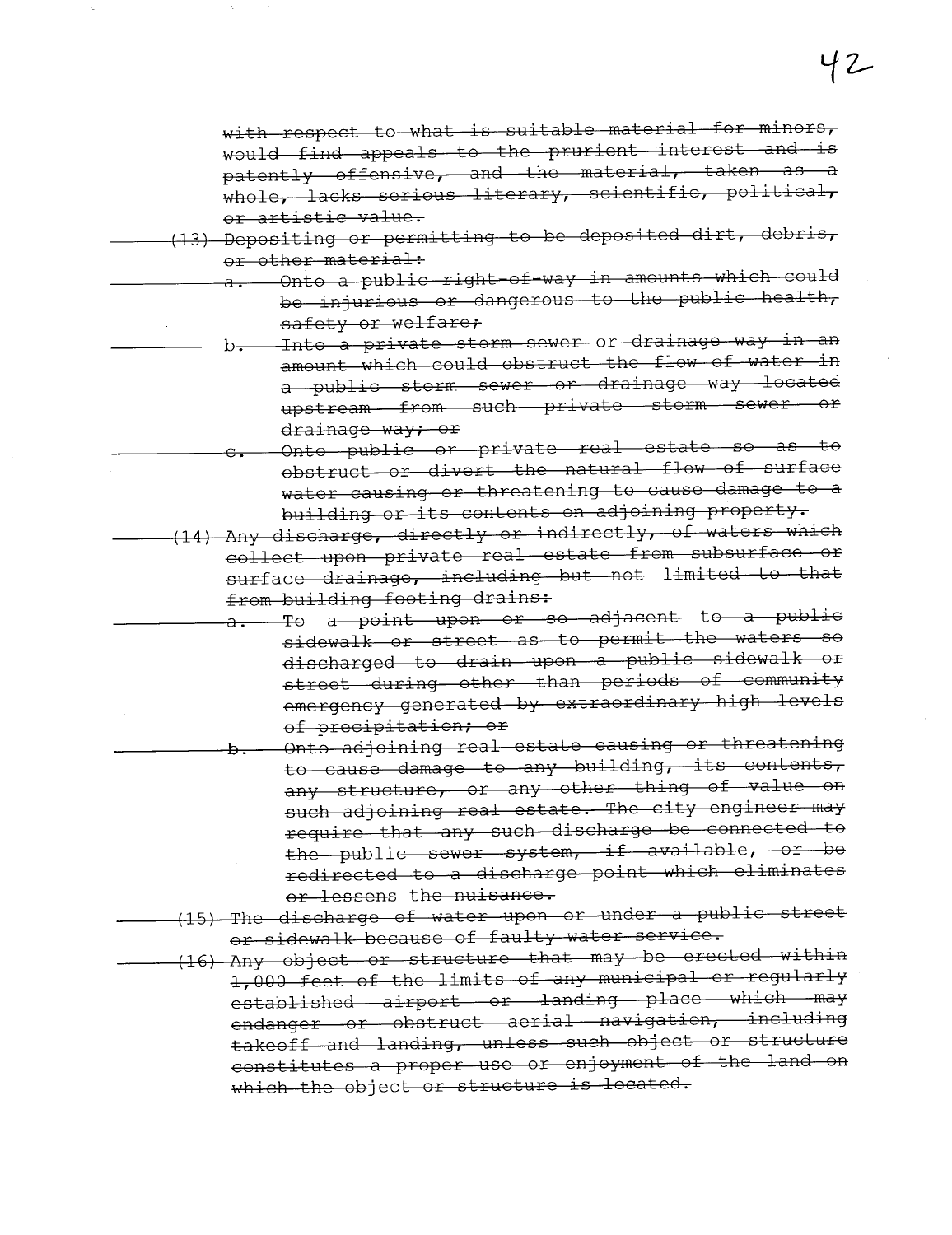(17) The existence of any hazardous substance, as defined in section 46-92 of this Code, that has been or is being discharged or released into the environment or that is not properly stored or labeled or that is not secured from access by the public.

## Sec. 42-350. Emergency actionsReserved.

Editor's note--Ord. No. 15, --- repealed \$ 42-350 which pertained to emergency actions and derived from Code 1991, \$ 17-1.03 and Ord. No. 13,518, and from Code 2000, \$ 42-350 and Ordinance No. 14, 319.

If the department determines that a nuisance exists which constitutes an emergency requiring immediate abatement, the city may perform any emergency action necessary to abate the nuisance with or without prior notice.

## Sec. 42-351. Reserved. Action to abate.

|     | If a department determines that a nuisance exists, such      |
|-----|--------------------------------------------------------------|
|     | nuisance may be abated and enforced against by notice as set |
|     | forth in this article, and pursuant to:                      |
| (1) | A civil action brought by ordinary proceedings, with         |
|     | damages sustained on account thereof, the costs of           |
|     | abatement and civil penalties to be recovered as a           |
|     | personal and/or in rem judgment;                             |
| (2) | The administrative hearings described in this article,       |
|     | with damages and/or the cost of abatement sustained on       |
|     | account thereof to be recovered as an assessment to be       |
|     | placed against the real property and collected in the        |
|     | same manner as a property tax ; or                           |
| 3)  | Any other action authorized by law to protect the            |
|     | public health, safety or welfare, including, but not         |
|     | limited to, injunctive relief.                               |

Editor's note--Ord. No. 13,718 originally repealed \$ 42-351 which pertained to abandoned property and derived from Code 1991, \$ 17-1.04 and Ord. No. 13,518.

#### Sec. 42-352. Liability.

The owners, agents, contract buyers, tenants, or lessees of all residential dwellings, commercial establishments, and/or real estate property upon which a violation of this article is found shall be jointly and severally responsible for compliance with this article and jointly and severally liable for any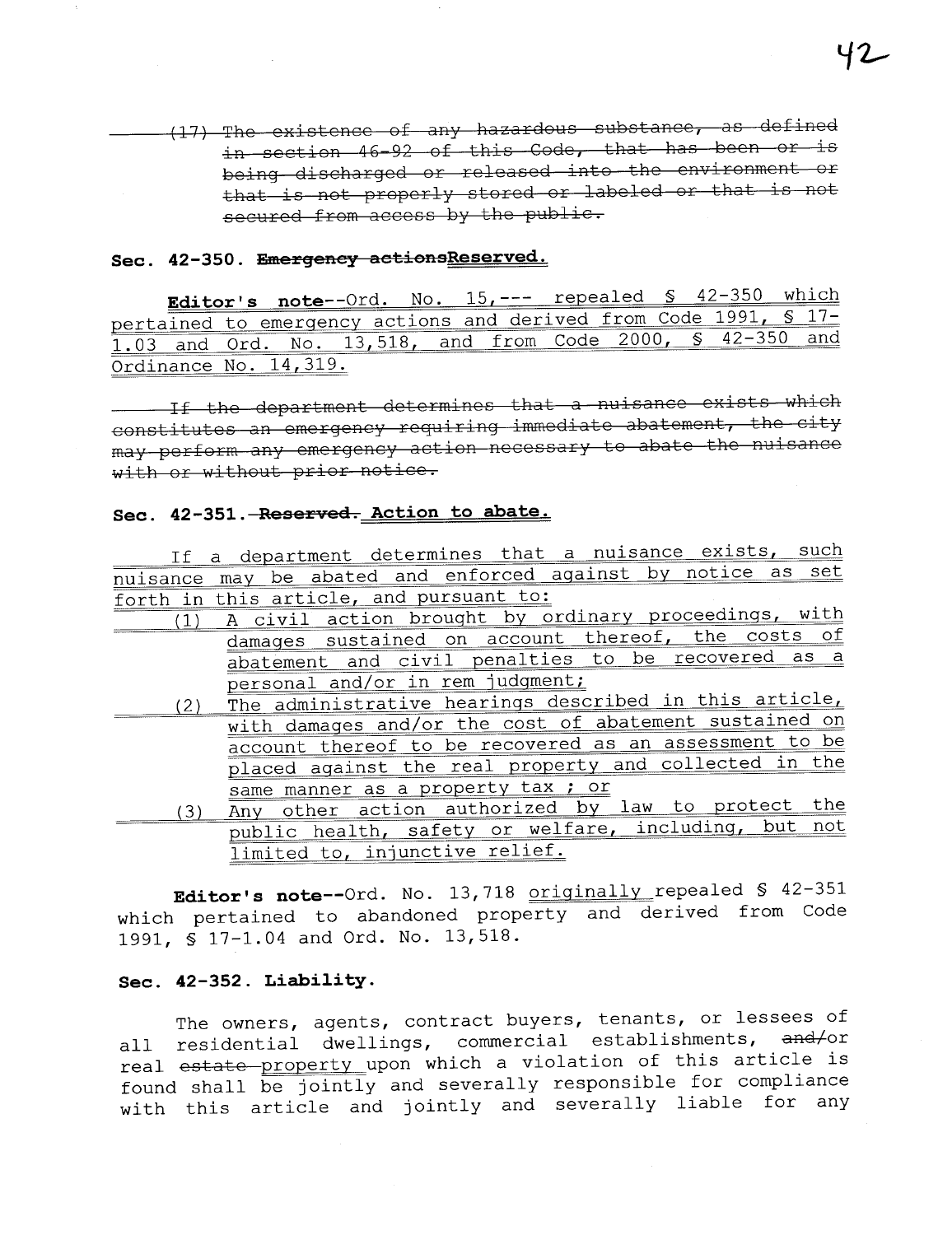damages or costs incurred and awarded assessed or awarded under this article.

#### Sec. 42-353. Rebuttable presumption.

In any proceeding charging a violation of this article, proof that the particular violation described constitutes a violation of this article, together with proof that the<br>particular defendant named violator was the owner, agent, particular <del>defendant </del>named <u>violator was</u> the owner, agent, tenant, or lessee of the residential dwelling, commercial<br>establishment and/or real estate property upon which the establishment and/or real estate property upon which violation occurred, shall be deemed  $\overline{\text{to create}}$  a by rebuttable presumption that such violator person was the partyperson<br>violating this article. As to property abandoned, in the public real estaterightproperty=of=way, it is presumed that the abandoned property was placed there by or with the consent of the owner, agent, tenant or lessee of -or person responsible for the abutting property.

## Sec. 42-354. Habitual violators.

Any person who is given notice of violation of found to have violated this article three or more times within an 36month period, at any address in the city, shall be deemed to be a habitual violator.

#### Sec. 42-355. Powers of department.

The dDepartment employees designated by the department director may enter onto and into open unobstructed property and<br>structures to investigate, locate, and identify nuisances structures to investigate, locate, and identify nuisances e<del>numerated in this article </del>that occur<del>on real estate</del> in the city. Designated department Eemployees of the department shall have full authority to declare a condition to be a public nuisance and issue appropriate notices provided for by this article and such designated - Thereafter, the department employees mayshall take such further action as required and permitted by this article. Designated Ddepartment employees shall have all powers and authority necessary to cause the abatement of the nuisance in accordance withunder this article. If entry onto real property for the purposes described in this section is refused, an administrative search warrant may be obtained as provided in section 1-19 of this code.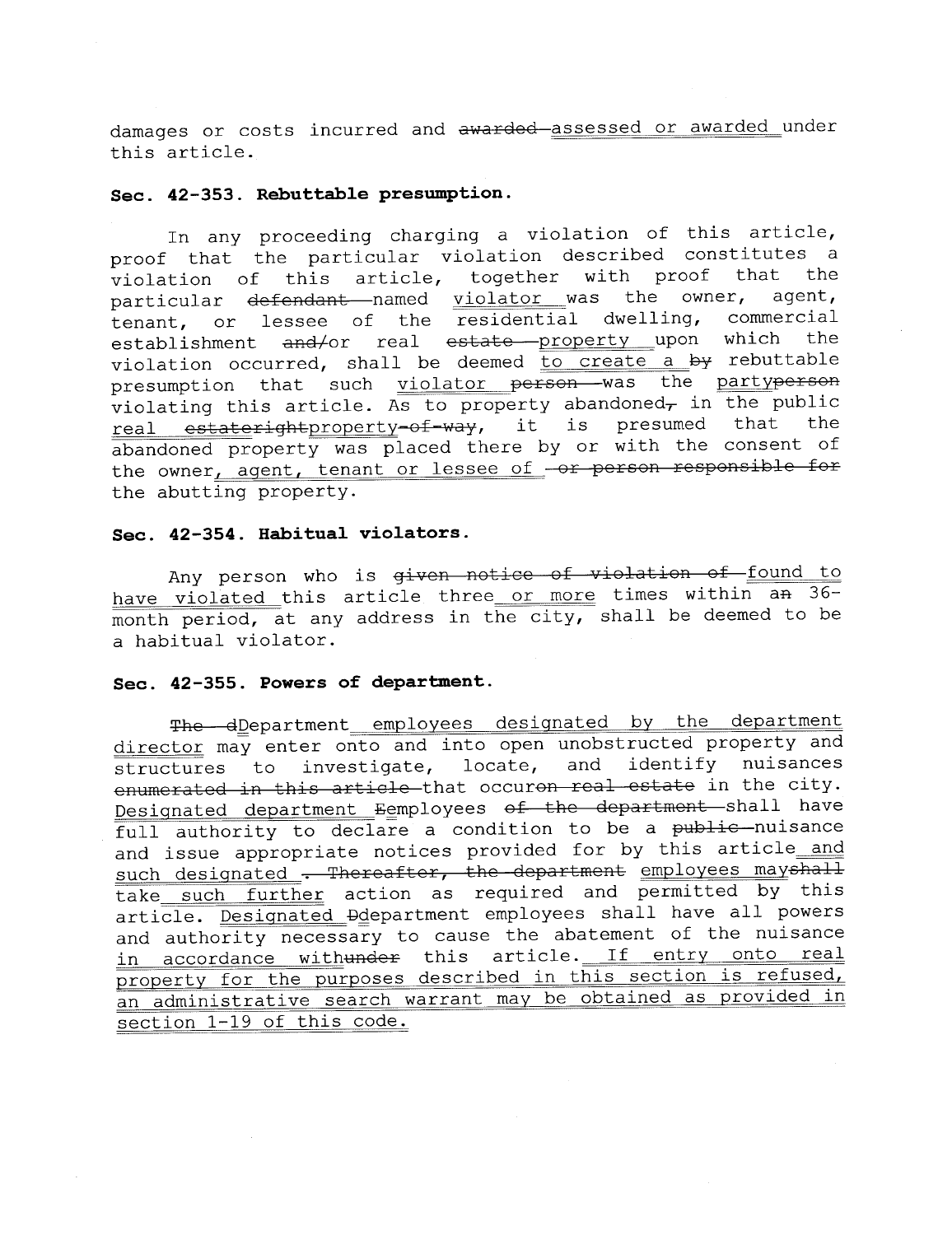#### Sec. 42-356. Reserved.

Editor's note--Ord. No. 15, --- repealed § 42-356 which pertained to search warrants and derived from Code 1991, § 17- 3.01 and Ord. No. 13,518.

#### Search warrant.

If entry onto real estate for the purposes described in  $section -42 -355$  of this article is refused, the department may obtain an administrative search warrant as provided by law to gain entry onto the real estate for the purpose of inspection.

# Sec. 42-358. Notices. Notice of nuisances enumerated for enforcement by administrative hearing procedure or civil action.

- $(a)$  If the department determines that a nuisance exists, as enumerated in 42-348 of this article, the department may give notice of the existence of the nuisance and order abatement of the nuisance within the time set forth in the notice. If the department in its sole discretion determines to proceed by administrative procedure, the notice shall contain the following information:
- $(1)$   $\ldots$  A description, to the extent possible, of the conditions that constitute the nuisance;
- $(2)$  An indication of the location of the nuisance;
- $(3)$   $A$  statement that the person liable for the presence of the nuisance must correct the nuisance within the time set forth in the notice and in accordance with<br>this article;<br>(4) - A statement that upon failure to comply with this
- article within the time set forth in the notice, the person so notified of the violation shall be deemed liable for the
- nuisance;<br>(5) A statement that the city will enter onto the property and cause the conditions which constitute the nuisance to be abated, the costs of abatement and civil penalties to be recovered as an assessment to be placed against the real estate and collected in the same manner as a property tax or as a personal judgment; or
- $(6)$   $A$  statement that upon notice of the administrative procedure the person notified or the person's duly authorized agent may file a written request for a hearing as set forth in this subchapter.
- (b) Notice shall be served by United States mail, postage prepaid to all persons deemed responsible for the violation at their last known mailing address as determined by reasonable search.